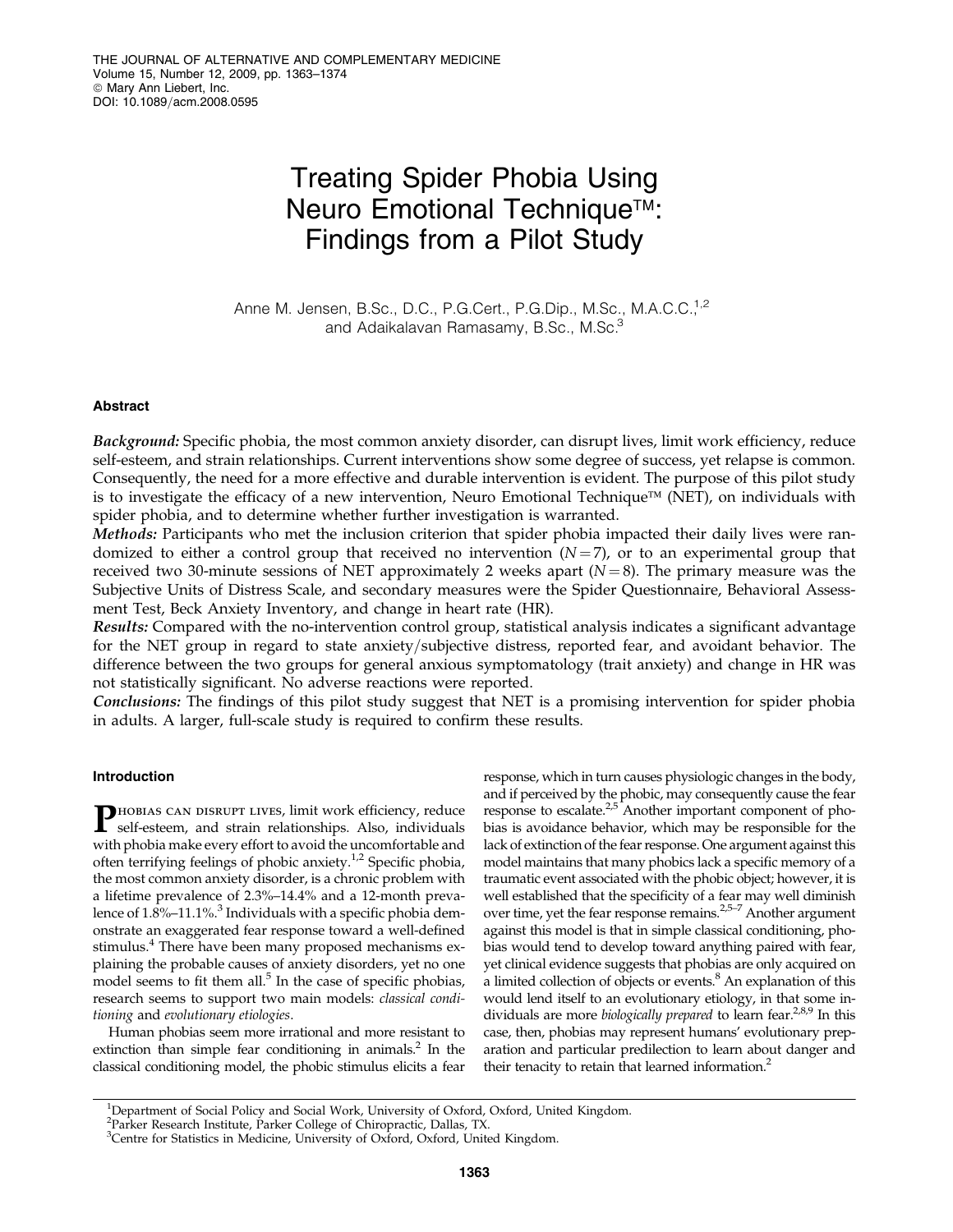The most successful interventions for spider phobia involve actual or imaginational exposure to spiders, and are considered a type of behavior therapy. However, the evidence suggests that response rates of most interventions currently used are variable, and relapse is common when the intervention is discontinued.<sup>1</sup> Combining exposure therapy with cognitive therapy resulted in a promising short-term cognitive behavioral therapy, which also addresses the phobic's dysfunctional beliefs about spiders.<sup>10,11</sup> Other psychologic therapies have been used for spider phobia with mixed results.12 Furthermore, there is little empirical evidence for or against the use of pharmaceuticals for any small-animal phobia.<sup>13</sup> While current interventions have shown a degree of effectiveness, there are a significant number of sufferers who do not respond to treatment, and relapse is common when treatments are discontinued.<sup>1</sup> The need for a more durable intervention is evident.

Neuro Emotional Technique™ (NET) is a relatively new stress-reduction technique whose aim is to remove neurological abnormalities that have a specified physiopathological pattern.<sup>14</sup> Often, emotional trauma can cause a learned emotional response, a conditioned fear, and as a result, a related physiopathological pattern.2,15,16 Under normal conditions, the learned response becomes extinct, and the physiopathological pattern resolves. However, occasionally this does not happen, and both persist. This especially seems to be the case in phobia. The goal of NET is to normalize the aberrant patterns through a physical correction. How NET accomplishes this extinction of a conditioned response is currently unknown. However, it is hypothesized that during an emotionally traumatic event, in the interest of self-preservation, a person adopts an avoidance behavior, thus lessening the fear or anxiety, but avoiding the full expression of emotions. During the NET procedure, the participant first becomes aware of the underlying traumatic event, and then is allowed to face it in a safe and supportive environment. As a result, he or she re-experiences the avoided emotions, and learns that the situation poses no real threat, which encourages extinction of the learned fear response. Furthermore, since the amygdala, $^{17}$  the hippocampus, $^{18}$  and the medial prefrontal cortex $^{19}$  all play important roles in either the acquisition and/or the extinction of emotional learning, it is further speculated that during the NET procedure, changes occur in these areas of the brain. Specifically how these changes occur is yet unclear, however they may involve long-term potentiation. $20,21$ 

A similar study also investigated the effects of NET on the intensity of emotional arousal in phobic subjects exposed to their phobic stimulus.<sup>22</sup> The sample size ( $n = 18$ ) and demographics (age and sex) were comparable to this study. Peterson<sup>22</sup> found that NET significantly decreases the intensity of self-reported emotional arousal in the phobic subjects compared to controls. There have been no other studies published to date using NET for any other anxiety disorder.

The purpose of this pilot study is to investigate the efficacy of a new stress-reduction intervention, Neuro Emotional Technique (NET), for reducing the severity of the symptoms of spider phobia, and to determine whether further investigation is warranted.

#### Materials and Methods

#### **Objectives**

In the current study, we tested the hypothesis that NET would (1) reduce subjective distress, (2) reduce avoidance behavior, and (3) reduce an exaggerated psychophysiologic response toward the phobic stimulus of phobic individuals.

## **Participants**

Adults over the age of 18 years who report a phobia of spiders were recruited in Oxford, UK via flyers, posters, and general e-mail. The respondents were screened to determine whether they met the DSM-IV-TR criterion<sup>23</sup> that their fear of spiders impacted their daily functioning. If they met this criterion and had no other mental health disorder, were fluent in English, and were not currently being treated for spider phobia, they were invited to participate. No payment was offered. Ethics approval (reference no. SSD/CUREC2/ 07-007) was granted by the Central University Research Ethics Committee of the University of Oxford, UK.

Participants were randomized to either an experimental group that received NET therapy, or to a control group that received no intervention. The participants in the experimental group were given two 30-minute sessions of NET approximately 2 weeks apart.

# Intervention

NET is considered a complementary and alternative medicine modality used to diminish psychophysiologic stress. It is based on principles of a number of different health disciplines such as traditional psychology, chiropractic, and Traditional Chinese Medicine. $14$  However, it is dissimilar to more traditional approaches, like cognitive behavioral therapy, in that aside from addressing a patient's cognitions, internal dialogue, and behaviors in response to a distressing experience, NET predominantly focuses on emotions about the experience.

The focus of the NET procedure in this study was on the participant's subjective feelings of distress about the phobic stimulus. During the NET protocol, a number of psychologic components of the experience are addressed: (1) cognitions (thoughts about the phobic stimulus and the participants' response to the phobic stimulus), (2) emotions (participants' affect in response to the phobic stimulus), and (3) behaviors (participants' behaviors in response to the phobic stimulus, for example, avoiding the phobic stimulus).<sup>24</sup> These various psychologic components are explored for a physiologic reaction in the participant. The manual muscle test is used throughout the NET procedure as an assessment of a participant's physiologic reactivity, which have previously been shown to be correlated. $22,25-27$ 

The NET procedure involves a series of well-defined steps (see Appendix 1), which address each of these components. Once a physiologic reaction is found, the practitioner helps the participant identify the specific emotion using the principle from Traditional Chinese Medicine that meridians and emotions are coupled.<sup>28</sup> The participant then determines how the specific emotion fits the distressing situation. Sometimes a similar distressing situation is identified earlier in life as well. While the patient thinks about the distressing situation and feels the emotion that was found to be associated, a mechanical force is applied to specific spinal levels (Appendix 2) during a full respiratory cycle.

The procedure is concluded when the patient no longer feels distress or discomfort associated with the cognitive statement or recollection, and as a result can resist the downward pressure of the muscle test.<sup>24</sup> In addition, following the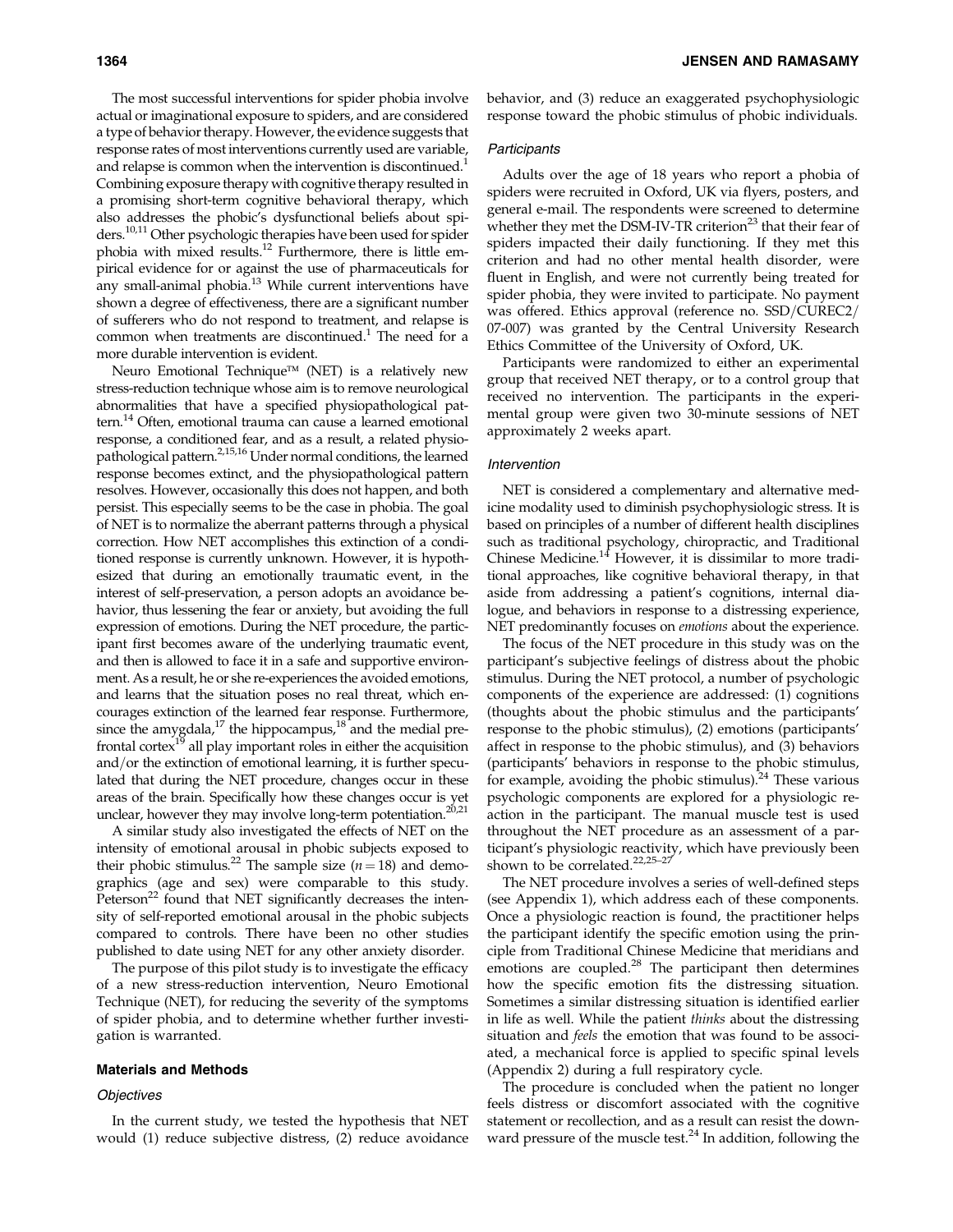

FIG. 1. Consolidated Standards of Reporting, or CONSORT, diagram (Walker, 2004<sup>14</sup>).

intervention, patients frequently report feeling subjective relief.<sup>24</sup> All intervention sessions were performed by the same certified NET practitioner (A.M.J.).

Since the participants in the experimental group were asked to think about spiders on two separate occasions between assessments, the controls were also asked to think about spiders on two occasions between assessments. This was accomplished by sending control participants two e-mails each containing a picture of a spider, and asking for their thoughts about the picture.

All assessments and interventions were performed in the same room to ensure contextual uniformity.

# **Outcomes**

The primary outcome was the Subjective Units of Distress Scale (SUDS), which measures the intensity of subjective distress in response to a particular stimulus, and ranges from 0 (no anxiety) to 10 (extreme anxiety). SUDS has been shown to correlate with other measures of physiologic stress, such as heart rate and skin temperature.<sup>29</sup>

In addition, there were five secondary outcome measures:

- 1. Spider Questionnaire (SPQ) assesses phobic vigilance, phobic preoccupation, avoidance, and independent planning, and consists of 43 true–false questions. Scores may range up to 33, and higher scores indicate more self-reported fear.<sup>30,31</sup> The SPQ has demonstrated consistent psychometric properties, satisfactory reliability, and good internal consistency.30,32 SPQ scores of 14 and above are considered phobic.
- 2. Behavioral Assessment Test (BAT) measures avoidance behavior and consists of 11 increasingly challenging tasks in approaching the phobic stimulus. $33$  Two (2)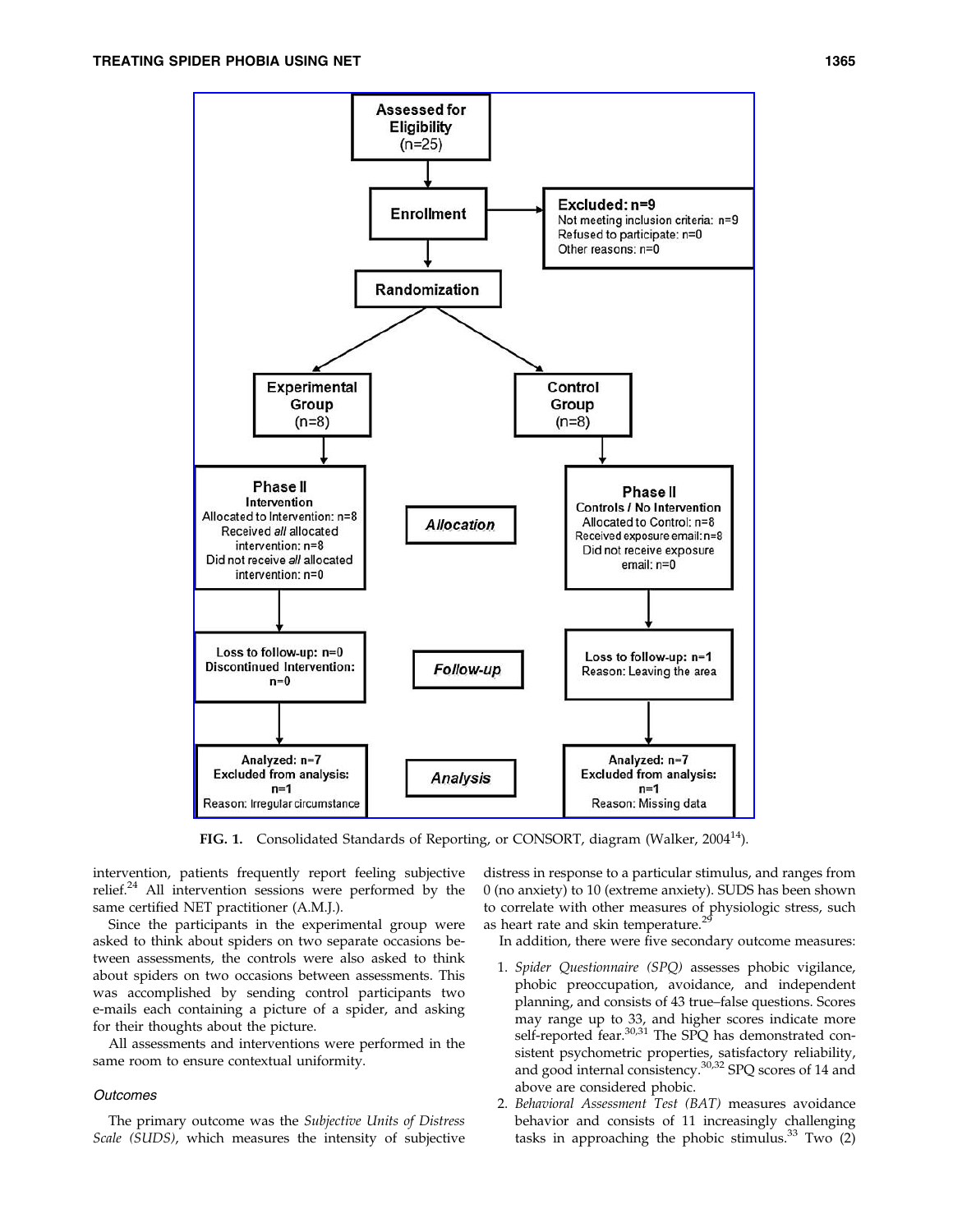| Variable              | Experimental<br>group $(N = 8)$<br>mean (SD) | Control<br>group $(N=7)$<br>mean (SD) | Effect size <sup>a</sup><br>(95% confidence interval) | p value <sup>b</sup> |
|-----------------------|----------------------------------------------|---------------------------------------|-------------------------------------------------------|----------------------|
| Age (years)           | 28.6(8.3)                                    | 28.6(5.8)                             |                                                       | 0.803 <sup>c</sup>   |
| Gender (male: female) | 1:7                                          | 1:6                                   |                                                       | 1.000 <sup>c</sup>   |
| Baseline scores       |                                              |                                       |                                                       |                      |
| <b>SUDS</b>           | 7.3(1.5)                                     | 6.3(2.6)                              |                                                       | $0.415$ <sup>c</sup> |
| BAI                   | 13.5(6.9)                                    | 10.9(6.5)                             |                                                       | $0.557$ <sup>c</sup> |
| <b>SPO</b>            | 19.1(5.3)                                    | 14.7(5.5)                             |                                                       | $0.096^{\circ}$      |
| <b>BAT</b>            | 13.6(5.3)                                    | 13.6(5.5)                             |                                                       | $0.876$ <sup>c</sup> |
| Change in HR (bpm)    | 33.1 (16.7)                                  | 27.1(5.6)                             |                                                       | $0.445^{\circ}$      |
| Changes in scores     |                                              |                                       |                                                       |                      |
| <b>SUDS</b>           | $-2.5(1.9)$                                  | $-0.1(0.9)$                           | $-1.5$ $(-2.8,-0.2)$                                  | 0.005                |
| BAI                   | $-1.1(2.2)$                                  | 1.3(3.5)                              | $-0.8$ $(-2.0, 0.4)$                                  | 0.100                |
| <b>SPQ</b>            | $-3.1(3.9)$                                  | 0.3(1.8)                              | $-1.0$ $(-2.3, 0.2)$                                  | 0.021                |
| <b>BAT</b>            | 2.7(3.7)                                     | $-3.0(3.2)$                           | 1.5(0.2, 2.9)                                         | 0.007                |
| Change in HR (bpm)    | $-0.8(22.3)$                                 | $-2.7(10.4)$                          | $0.1$ ( $-1.0$ , $1.2$ )                              | 0.611                |

| TABLE 1. PARTICIPANT CHARACTERISTICS AT BASELINE AND CHANGE IN SCORES |  |  |
|-----------------------------------------------------------------------|--|--|
|-----------------------------------------------------------------------|--|--|

<sup>a</sup>Effect size is calculated using Glass' formula which gives an unbiased estimate with small sample sizes.

b value from Mann-Whitney test statistics using exact conditional distribution of test statistics.<br>Seed on two sided bypothesis testing. All other a values were calculated under one sided by

 $B$ ased on two-sided hypothesis testing. All other p values were calculated under one-sided hypothesis testing.

SUDS, Subjective Units of Distress; BAI, Beck Anxiety Inventory; SPQ, Spider Questionnaire; BAT, Behavioral Assessment Test; HR, heart rate; bpm, beats per minute; SD, standard deviation.

points are given for each successfully completed task, and one point, for each task attempted but not completed. Therefore, scores range from 0 to 22. The BAT has been found to be a sensitive, valid, and reliable measure of behavioral change.<sup>33,34</sup> Completion of step 7 (i.e., score of at least 14), which involves completely removing the lid of the container, is considered to be nonphobic.

- 3. Beck Anxiety Inventory (BAI) is an instrument to assess anxious symptoms. It is widely used and shows good reliability and validity.<sup>35,36</sup> Score from 0 to 21 indicate low anxiety, from 22 to 35, moderate anxiety, and over 35, high anxiety.
- 4. Change in heart rate (HR) from resting to exposure to the phobic stimulus has been found to correlate reliably with increased subjective anxiety.29,37–40 Participants' HRs were measured using a Polar F4 Heart Rate Monitor, which have been shown to have good accuracy. $41$  The same HR monitor was used throughout the study.
- 5. Satisfaction with intervention was measured using a participant satisfaction scale, which ranged from 0 (not at all) to 10 (extremely).

A reduction in SUDS, SPQ, BAI scores, or change in HR, or an increase of BAT score is indicative of a positive treatment.

# Sample size

We hypothesized an effect size (difference in group means standardized by the average standard deviation) of 1.5 units of the SUDS score between the experimental and control group to be clinically important. Using the PS software, $42$  the minimum sample size required for a study with 80% power, maximum tolerated type I error of 0.05, and equal allocation between two groups was 10 participants in each group. Similar sample sizes have been observed in other spider phobia intervention studies.<sup>27,43</sup> See Appendix 3 for details on sample size calculation.

#### Randomization and allocation concealment

Participants were initially assessed by a blind assessor, and then randomly allocated into either the experimental or control group by means of a set of sealed opaque envelopes containing group allocation. The contents of the envelopes were previously unknown to the assessor and participants. Because only the experimental group received active intervention, allocation concealment, while not explicitly addressed, was obvious to participants and to the practitioner.

# Statistical methods

We use the nonparametric Mann-Whitney U test statistics<sup>44,45</sup> to test whether the difference in medians of the two groups is statistically significant.

When a difference in the direction of the test statistics is  $a$ priori anticipated, a one-tailed procedure is implemented. Otherwise a two-tailed procedure is indicated.

## **Results**

# Participant flow

As shown in Figure 1 (Consolidated Standards of Reporting, or CONSORT, diagram), 25 people were screened, 16 were randomized, and 15 were included in the analysis. The most frequent reason for exclusion was failure to meet the entry criteria that the phobia interfered with daily functioning (36%).

# **Recruitment**

Eligible participants were assessed at baseline and again within 2 weeks.

# Baseline data

Table 1 shows that the differences between the groups at baseline were not statistically significant. Both groups scored in the phobic range in the SPQ and BAT, and reported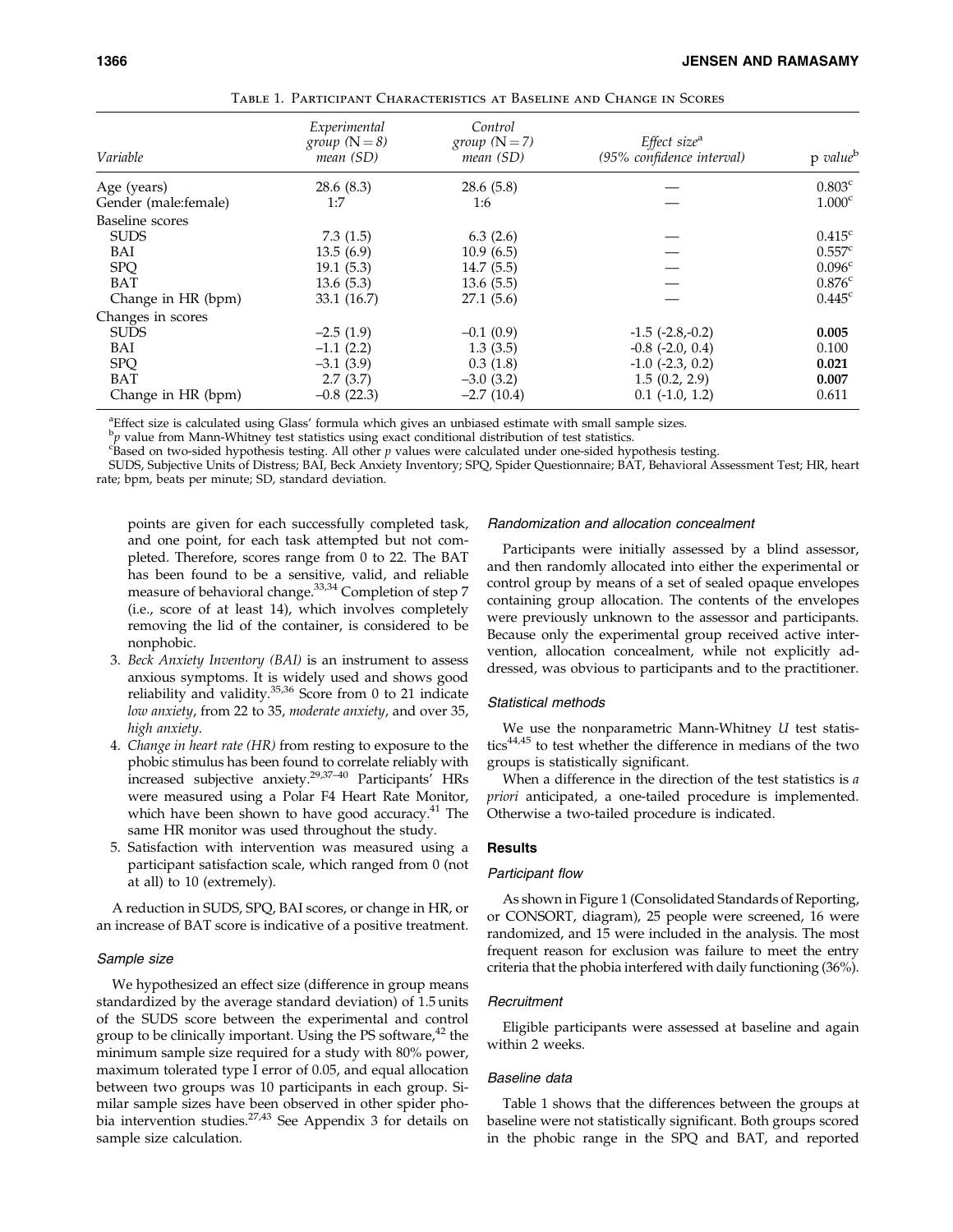# TREATING SPIDER PHOBIA USING NET **1367** 1367

moderate distress about spiders (SUDS). In addition, both groups were found to have low general anxiety (BAI).

#### Numbers analyzed

The primary analysis was intention-to-treat and involved all participants who were randomly assigned to both groups. One (1) participant in the control group was lost to follow-up. In addition, the data from 1 participant in the experimental group was omitted from the secondary analysis because they were exceptionally irregular. The reason for this irregularity is attributed to her high levels of stress on the day of the secondary assessment. Thus, data from 14 participants were available for the secondary analyses.

# Efficacy outcomes

Table 1 also summarizes the changes in scores from baseline to second assessment. Secondary analyses identified a statistically significant advantage for the NET group relative to the control group in subjective distress about spiders (SUDS,  $p = 0.005$ ), self-reported fear (SPQ,  $p = 0.021$ ), and avoidance behavior (BAT,  $p = 0.007$ ). There were no significant differences between the groups with regard to general anxious symptomatology (BAI) and change in HR. When we repeat the analysis with Last Observation Carried Forward (LOCF) assumptions, we obtain similar results with the exception of changes in BAT scores which show no significant differences. The raw data are given in the Appendix 4.

The satisfaction scores in the intervention group were 3, 5, 8, 8, 9, 10, 10, 10 (mean value is 7.88).

#### Adverse events

There were no adverse events reported by any participant.

#### **Discussion**

The results of this randomized controlled pilot study indicate that NET, administered for a short duration, may be helpful in treating adults with spider phobia. NET, a noninvasive technique, appears to be a safe and efficacious intervention.

The main limitations of this study are the small sample size and the lack of allocation concealment to the practitioner and to the participants. The small sample size may have caused the study to be underpowered, and the lack of allocation concealment may have led to expectation bias, which may have favorably affected outcomes in the experimental group.<sup>46</sup>

There was one deviation from protocol in that the targeted sample size of 10 in each arm was not achieved in the planned timeframe of this study. As a result, the NET practitioner was no longer available. This may have resulted in the study being underpowered, increasing the likelihood of a type II error. $\frac{4}{3}$ 

Additionally, the high mobility of the participants (who were mostly international students completing a 1-year course) did not allow for a long-term follow-up. Since relapse is common when interventions for a specific phobia are  $discontinued$ ,  $long-term$  follow-up assessments would strengthen future research.

As expected, when exposed to a live spider, HR did increase in all participants; however, the change was not predictive of group. The lack of effect in change in HR and also in BAI scores may be indicative of the lack of power or the short duration of the study. Nevertheless, it appears that NET is efficacious at reducing state anxiety (SUDS, BAT, and SPQ), but not *trait* anxiety (BAI) and its resultant physiology (change in HR).

It might be argued that the NET intervention was a form of systematic desensitization, which is a type of exposure therapy. However, the evidence suggests that for exposure therapy to be effective, it must have a duration of at least 3 hours.<sup>13</sup> In this study, no actual spiders were present during any intervention session, and imaginational exposure did not exceed 30 minutes per session, or 1 hour in total. It is unlikely that this length of exposure alone had any therapeutic effect.

During the final assessment, experimental subjects were asked to rate their satisfaction with the NET intervention and to comment on their impressions of the intervention. Satisfaction scores indicate a high rate of satisfaction.

It has been previously reported that phobics often describe feelings of loss of control, unpredictability/uncertainty, and helplessness.<sup>5</sup> These themes were also noted in the participants of this study. In addition, it has been found that the age of onset of specific phobia is usually in childhood or early adolescence, $3$  which was similar to reports in this study.

## Conclusions

NET intervention appears to be a promising alternative treatment for spider phobia. However, the small sample size, lack of active controls, and lack of long-term follow-up means that further testing is required with a larger number of participants and more rigorous design. It would also be worthwhile investigating the effectiveness of the NET intervention in other phobias as well. For example, most smallanimal phobias (e.g., snakes, mice, insects) and most other specific phobias (e.g., heights, flying, water) share a similar clinical and symptomatic presentation and are thought to be caused by fear conditioning.

In conclusion, NET can offer clinicians a promising alternative for the treatment of spider phobia and is worthy of further investigation.

#### Acknowledgments

Dr. Kerri Elston, for her assistance in this study. Also, Dr. Paul Montgomery, Dr. Scott Walker, Dr. Deborah Walker, and Wolfson College at the University of Oxford. This work was submitted by Dr. Jensen to the faculty of the University of Oxford in partial fulfilment of the requirements for the degree of Masters of Science in Evidence-Based Social Intervention.

Clinical Trials Registration: This trial was registered with the Australian New Zealand Clinical Trials Registry  $(ANZCTR)$ — $ACTRN12608000276358$ . The URL is http:// www.ANZCTR.org.au/ACTRN12608000276358.aspx

# Disclosure Statement

No competing financial interests exist.

#### References

1. Ballenger JC. Current treatments of the anxiety disorders in adults. Biol Psychiatry 1999;46:1579–1594.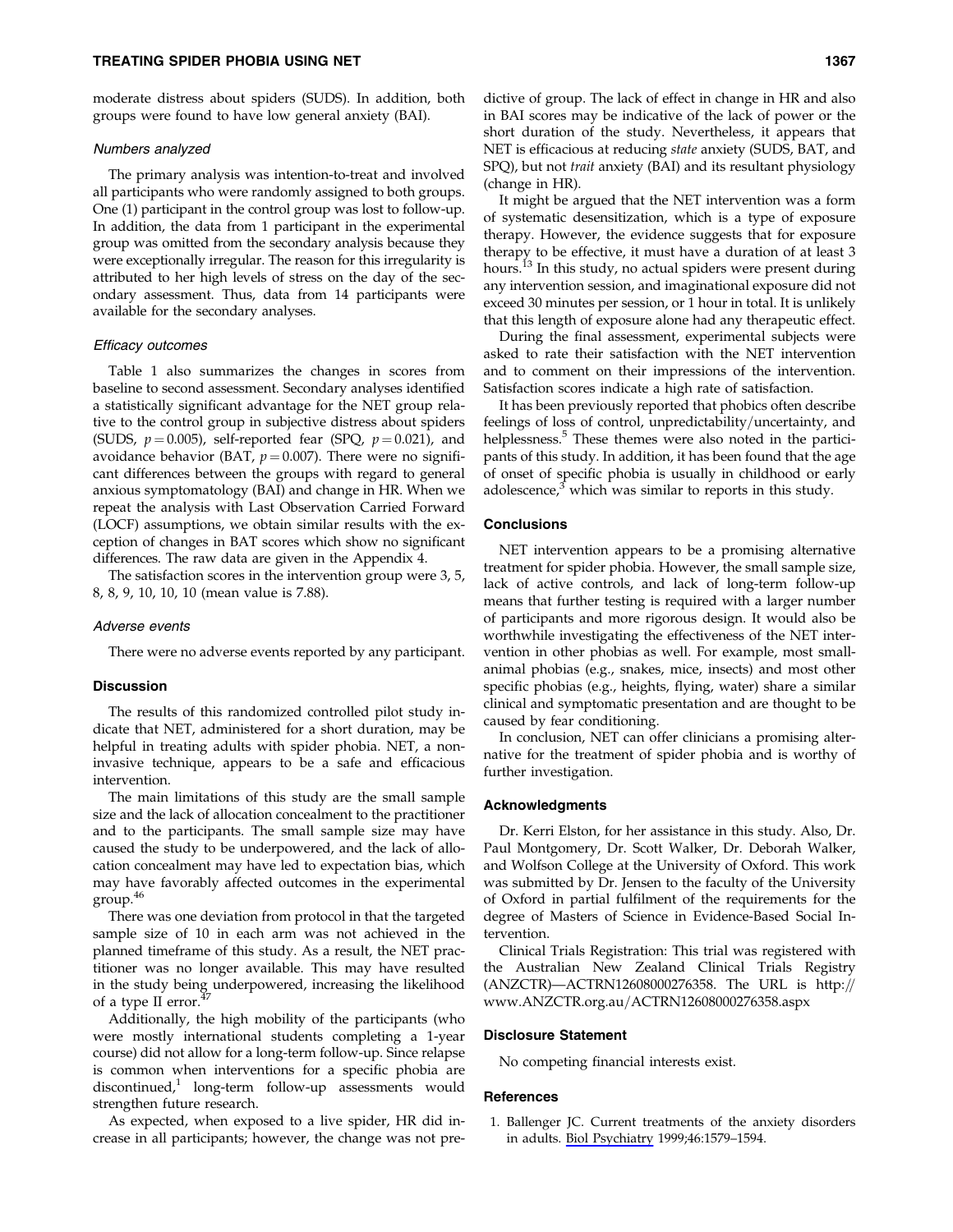- 2. LeDoux J. The Emotional Brain: The Mysterious Underpinnings of Emotional Life. New York: Touchstone, 1996.
- 3. Michael T, Zetsche U, Margraf J. Epidemiology of anxiety disorders. Psychiatry 2007; 6:136–142.
- 4. Fyer AJ. Current approaches to etiology and pathophysiology of specific phobia. Biol Psychiatry 1998;44:1295–1304.
- 5. Marks I, Tobeña A. Learning and unlearning fear: A clinical and evolutionary perspective. Neurosci Biobehav Rev 1990;14:365.
- 6. Hilgard E, Marquis D. Conditioning and Learning. New York: Appleton-Century, 1940.
- 7. Pavlov IP. Conditioned Reflexes: An Investigation of the Physiological Activity of the Cerebral Cortex. London: Oxford University Press, 1927.
- 8. Davey GCL. Psychopathology and treatment of specific phobias. Psychiatry 2007; 6:247–253.
- 9. Öhman A. Fear and anxiety in emotional phenomena: Clinical, phenomenological, evolutionary perspectives, and information processing mechanisms. In: Lewis M, Haviland JM, eds. Handbook of the Emotions. New York: Guilford, 1992:511–536.
- 10. Öst LG. One-session treatment for specific phobias. Behav Res Ther 1989;27:1–7.
- 11. Öst LG, Salkovskis PM, Hellström K. One-session therapistdirected exposure vs. self-exposure in the treatment of spider phobia. Behav Ther 1991;22:407–422.
- 12. Brown GW, Summers D, Coffman B, et al. The use of hypnotherapy with school-age children: Five case studies. Psychother Private Pract 1996;15:53–65.
- 13. Choy Y, Fyer AJ, Lipsitz JD. Treatment of specific phobia in adults. Clin Psychol Rev 2007;27:266–286.
- 14. Walker S. Neuro Emotional Technique Certification Manual. Encinitas, CA: Neuro Emotional Technique, Inc., 2004.
- 15. Perry BD. The neurodevelopmental impact of violence in childhood. In: Schetky D, Benedek EP, eds. Textbook of Child and Adolescent Forensic Psychiatry. Washington, DC: American Psychiatric Press, 2001:221–238.
- 16. Perry BD, et al. Childhood trauma, the neurobiology of adaptation and 'use-dependent' development of the brain: How 'states' become 'traits'. Infant Ment Health J 1995;16: 271–291.
- 17. Phelps EA, Delgado MR, Nearing KI, et al. Extinction learning in humans: Role of the amygdala and vmPFC. Neuron 2004;43:897–905.
- 18. Pham K, McEwen BS, LeDoux JE, et al. Fear learning transiently impairs hippocampal cell proliferation. Neuroscience 2005;130:17–24.
- 19. Morgan MA, Romanski LM, LeDoux JE. Extinction of emotional learning: Contribution of medial prefrontal cortex. Neurosci Lett 1993;163:109–113.
- 20. Sigurdsson T, Doyère V, Cain CK, et al. Long-term potentiation in the amygdala: A cellular mechanism of fear learning and memory. Neuropharmacology 2007;52:215–227.
- 21. Dovère V, Shafe GE, Sigurdsson T, et al. Long-term potentiation in freely moving rats reveals asymmetries in thalamic and cortical inputs to the lateral amygdala. Eur J Neurosci 2003;17:2703–2715.
- 22. Peterson KB. The effects of spinal manipulation on the intensity of emotional arousal in phobic subjects exposed to a threat stimulus: A randomized, controlled, double-blind clinical trial. J Manipulative Physiol Ther 1997;20:602–606.
- 23. American Psychiatric Association. Diagnostic and Statistical Manual of Mental Disorders, 4th ed. Washington, DC: American Psychiatric Association, 2004.
- 24. Monti DA, Stoner ME, Zivin G, et al. Short term correlates of the neuro emotional technique for cancer-related traumatic stress symptoms: A pilot case series. J Cancer Surviv 2007;1: 161–166.
- 25. Monti DA, Sinnott J, Marchese M, et al. Muscle test comparisons of congruent and incongruent self-referential statements. Percept Mot Skills 1999;88:1019.
- 26. Peterson KB. Two cases of spinal manipulation performed while the patient contemplated an associated stress event: The effect of the manipulation/contemplation on serum cholesterol levels in hypercholesterolemic subjects. Chiropractic Technique 1995;7:55–59.
- 27. Peterson KB. A preliminary inquiry into manual muscle testing response in phobic and control subjects exposed to threatening stimuli. J Manipulative Physiol Ther 1996;19: 310–317.
- 28. Cross JR. Acupressure and reflextherapy in the treatment of medical conditions. London: Elsevier Health Sciences, 2001.
- 29. Slaap BR, Van Vliet, IM, Westenberg HGM, Den Boer JA. The prediction of response in the anxiety disorders. Acta Neuropsychiatra 1996;8:102–105.
- 30. Klorman R, Weerts TC, Hastings JE. Psychometric description of some specific fear questionnaires. Behav Ther 1974;5: 401–415.
- 31. Watts FN, Sharrock R. Questionnaire Dimensions of Spider Phobia. Behaviour Research and Therapy, 1984;22:575.
- 32. Antony MM. Measures for specific phobias. In: Antony MM, Orsillo SM, Roemer L, eds. Practitioners Guide to Empirically Based Measures of Anxiety. London: Kluwer Academic/ Plenum Publishers, 2001:152–153.
- 33. Gilroy LJ, Kirkby KC, Daniels BA, et al. Controlled comparison of computer-aided vicarious exposure versus live exposure in the treatment of spider phobia. Behav Ther 2000;31: 733–741.
- 34. Steketee G, Chambless DL, Tran GQ, et al. Behavioral avoidance test for obsessive compulsive disorder. Behav Res Ther 1996;34:73–78.
- 35. Contreras S, Fernandez S, Malcarne VL, et al. Reliability and validity of the Beck Depression and Anxiety Inventories in Caucasian Americans and Latinos. Hisp J Behav Sci 2004; 26:446.
- 36. Fydrich T, Dowdall D, Chambless DL. Reliability and validity of the Beck Anxiety Inventory. J Anxiety Disord 1992;6: 55–75.
- 37. Beaton EA, Schmidt LA, Ashbaugh AR, et al. Low salivary cortisol levels among socially anxious young adults: Preliminary evidence from a selected and a non-selected sample. Pers Individ Dif 2006;41:1217–1228.
- 38. Elsesser K, Heuschen I, Pundt I, Sartory G. Attentional bias and evoked heart-rate response in specific phobia. Cogn Emot 2006;20:1092–1107.
- 39. Leitenberg H, Agras S, Butz R, Wincze J. Relationship between heart rate and behavioral change during the treatment of phobias. J Abnorm Psychol 1971;78:59–68.
- 40. Walshe D, Lewis E, O'Sullivan K, Kim SI. Virtually driving: Are the driving environments "real enough" for exposure therapy with accident victims? An explorative study. Cyberpsychol Behav 2005;8:532–537.
- 41. Terbizan DJ, Dolezal BA, Albano C. Validity of seven commercially available heart rate monitors. Measurement Phys Educ Exercise Sci 2002;6:243–247.
- 42. Dupont WD, Plummer WD. PS power and sample size program available for free on the Internet. Control Clin Trials 1997;18:274–279.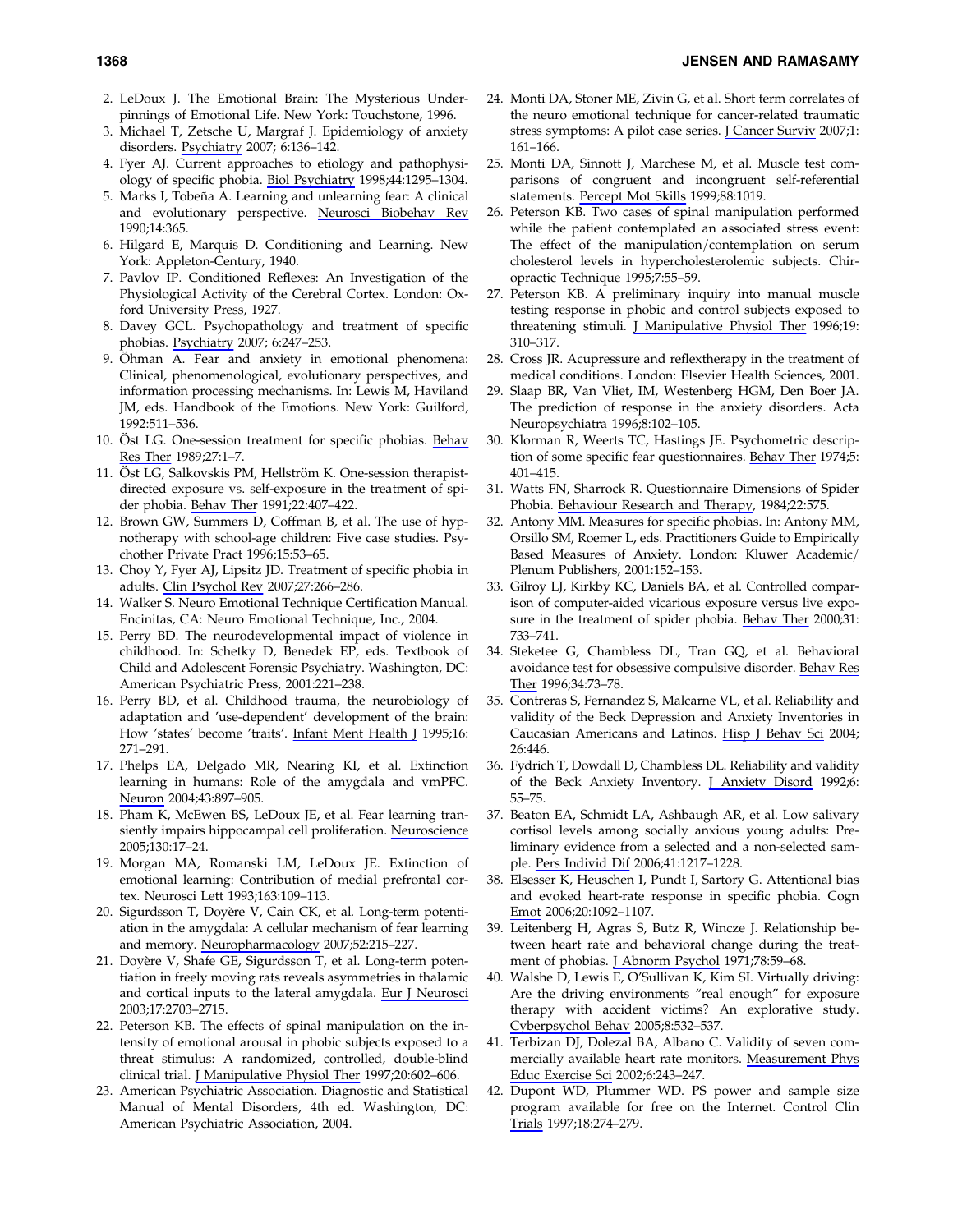# TREATING SPIDER PHOBIA USING NET **1369** 1369

- 43. Hoffman HG, Garcia-Palacios A, Carlin A, et al. Interfaces that heal: Coupling real and virtual objects to treat spider phobia. Int J Hum Comput Interact 2003;16: 283–300.
- 44. Conover WJ. Practical Nonparametric Statistics. 3rd ed. New York: John Wiley & Sons, 1998.
- 45. Mann HB, Whitne DR. On a test of whether one of two random variables is stochastically larger than the other. Ann Math Statistics 1947;18:50–60.
- 46. Hartman JM, Forsen JW, Wallace MS, Neely JG. Tutorials in clinical research: Part IV. Recognizing and controlling bias. Laryngoscope 2002;112:23–31.
- 47. Cohen J. Statistical Power Analysis for the Behavioral Sciences. New York: Academic Press, 1977.

Address correspondence to: Anne M. Jensen, B.Sc., D.C., P.G.Cert., P.G.Dip., M.Sc., M.A.C.C. Parker Research Institute Parker College of Chiropractic 2500 Walnut Hill Lane Dallas, TX 75229

E-mail: anne.jensen@wolfson.ox.ac.uk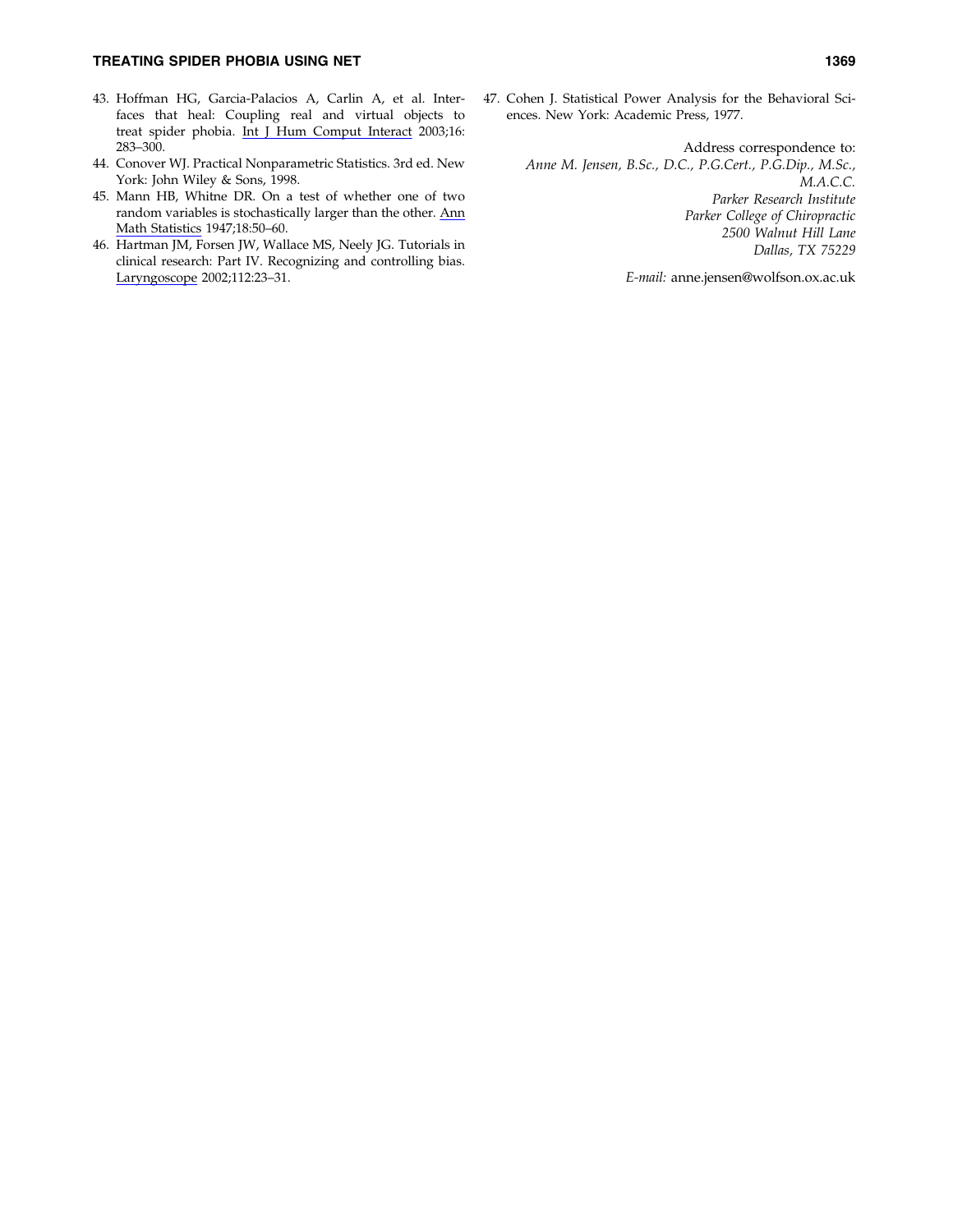# Appendix 1: Neuro Emotional Technique<sup>™</sup> Protocol Flowchart (Walker, 2004).<sup>14</sup>

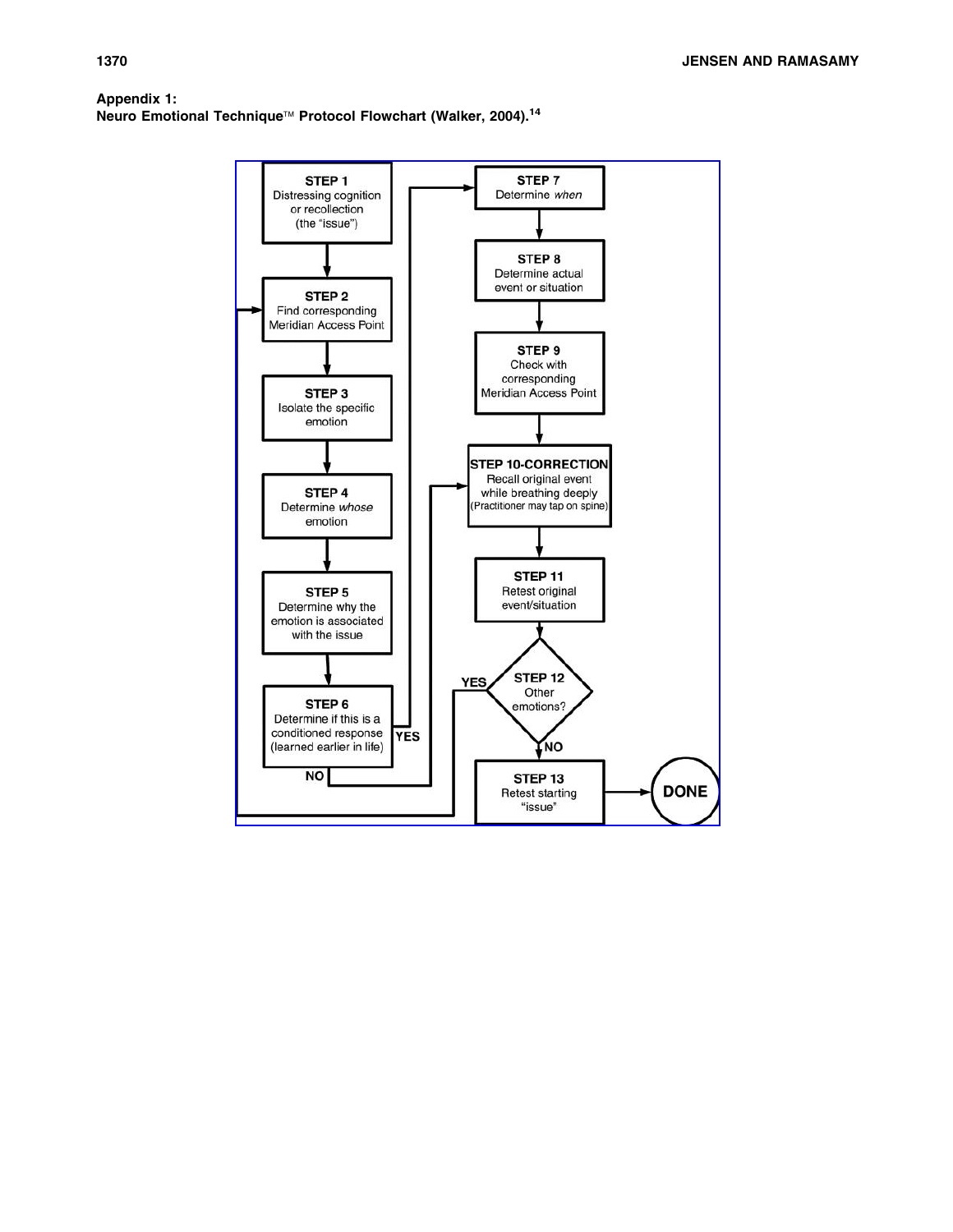# TREATING SPIDER PHOBIA USING NET **1371** 1371

Stomach T8-T10-T12<br>
Spleen T1-T5-T9

Large Intestine L5<br>
Left Lung 11-T8-L2 Left Lung T1-T8-L2<br>Right Lung T2-T9-L3

Pancreas T5

Bladder L5<br>Kidney T1

Gall Bladder T4 Liver T2-T5-T8

Small Intestine L5<br>Heart T2 Heart T2-T8-T12<br>Thyroid C1-C4-C7 Thyroid C1-C4-C7<br>Adrenals T7-T9-T11

Governing Vessel T3-T6<br>Conception Vessel T3-T6

Prostate<br>Testes/Ovaries/Uterus

Conception Vessel

Earth Element<br>Stomach

Metal Element

Wood Element

Fire Element

Pituitary **Other** 

Right Lung Water Element

| APPENDIX 2. MERIDIAN/ORGAN SPINAL LEVELS |
|------------------------------------------|
| (FROM WALKER, 2004 <sup>14</sup> )       |

T1-T5-T9

T1-T5-T8

T7-T9-T11<br>I5

Bilateral S.I. Joints-L3-L5-Coccyx<br>C2-C5-T1

| $1$ M I EINDIA TI M. INAW DAIA |   |    |    |    |    |    |                                       |
|--------------------------------|---|----|----|----|----|----|---------------------------------------|
|                                |   |    |    |    |    |    | Gender Age SUDS BAI BAT SPQ HR_Change |
| Case 1                         | 1 | 37 | 4  | 6  | 22 | 7  | 33                                    |
| Case 2                         | 2 | 21 | 8  | 20 | 12 | 19 | 37                                    |
| Case 3                         | 2 | 21 | 9  | 9  | 12 | 22 | 16                                    |
| Case 4                         | 2 | 23 | 7  | 19 | 20 | 25 | 25                                    |
| Case 5                         | 2 | 43 | 7  | 11 | 11 | 19 | 6                                     |
| Case 6                         | 2 | 22 | 7  | 24 | 8  | 21 | 52                                    |
| Case 7                         | 2 | 31 | 8  | 14 | 21 | 21 | 53                                    |
| Case 8                         | 2 | 31 | 8  | 5  | 10 | 19 | 43                                    |
| Control 1                      | 2 | 28 | 10 | 1  | 18 | 12 | 28                                    |
| Control 2                      | 2 | 25 | 7  | 20 | 18 | 19 | 34                                    |
| Control 3                      | 2 | 34 | 8  | 8  | 6  | 20 | 21                                    |
| Control 4                      | 2 | 35 | 5  | 18 | 21 | 6  | 20                                    |
| Control 5                      | 2 | 23 | 2  | 11 | 10 | 16 | 34                                    |
| Control 6                      | 1 | 34 | 7  | 11 | 10 | 20 | 27                                    |
| Control 7                      | 2 | 21 | 5  | 7  | 12 | 10 | 26                                    |
| Control 8                      | 2 | 28 | 7  | 22 | 20 | 25 | 31                                    |

Appendix 4A. RAW DATA

SUDS, Subjective Units of Distress Scale; BAI, Beck Anxiety Inventory; BAT, Behavioral Assessment Test; SPQ, Spider Questionnaire; HR, heart rate.

# Appendix 3. Sample Size Calculation

For sample size estimation, we used PS software (freely available from http://biostat.mc.vanderbilt.edu/twiki/bin/ view/Main/PowerSampleSize) using the following settings under the *t*-test tab: design = independent,  $\alpha = 0.025$  (onesided testing), power = 0.80,  $\delta = 1.5$ ,  $\sigma = 1$ , m = 1 and obtained the sample size of 10 for each group.

One can also obtain similar results using the R software (freely available from http://www.r-project.org/) using the following command:

 $\textdegree$ power.t.test(delta = 1.5, sd = 1, sig.level = 0.025, power = 0.80)

Two-sample t-test power calculation

 $n = 9.821082$  $delta = 1.5$  $sd = 1$  $sig. level = 0.025$  $power = 0.8$  $alternative = two-sided$ 

NOTE: n is number in each group

We are not aware of any software to calculate sample size for Mann-Whitney U test, which we planned to use for analysis. Therefore, we used the independent design instead of paired design to inflate the sample sizes. The sample size in each group would have been only seven had we used the  $design = paired$  in PS software or in R. Therefore, we use and report the higher sample size of 10 per group in the main text.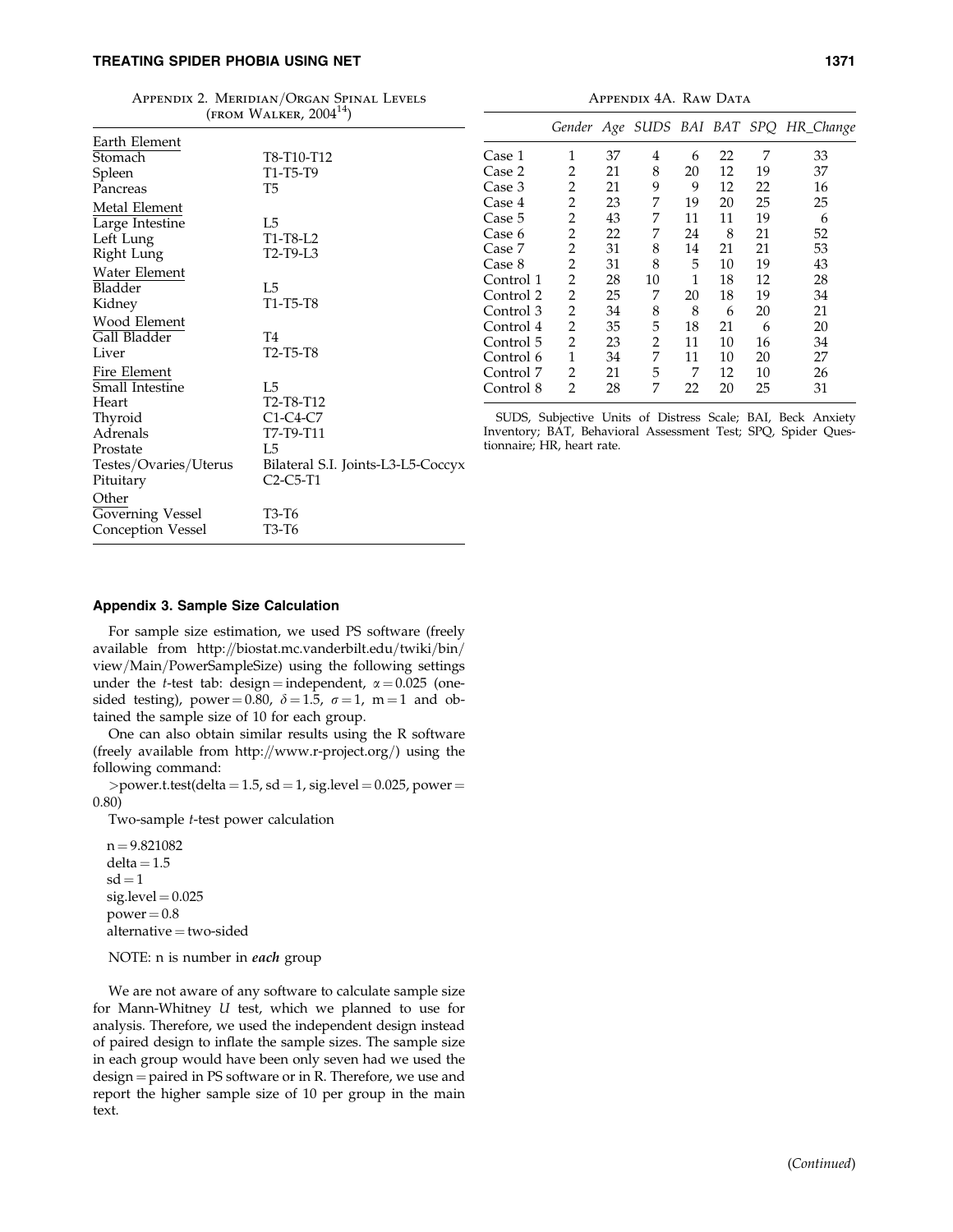Appendix 4B. Baseline Measurements for Cases (I.E., RECEIVED NEURO EMOTIONAL TECHNIQUE<sup>™</sup> INTERVENTION) AND CONTROLS

|               | Primary measure<br>SUDŠ_change | Secondary measures |            |            |                  |              |  |  |
|---------------|--------------------------------|--------------------|------------|------------|------------------|--------------|--|--|
| ID            |                                | <b>BAI_change</b>  | BAT_change | SPQ_change | HR_change_change | Satisfaction |  |  |
| Case 1        |                                |                    |            | $-1$       | 24               |              |  |  |
| Case 2        | —                              |                    |            |            | $-12$            |              |  |  |
| Case 3        | -3                             | $-2$               |            |            | 19               |              |  |  |
| Case 4        | $-2$                           | $-3$               |            |            |                  |              |  |  |
| Case 5        | -4                             |                    |            | $-10$      | 27               | 10           |  |  |
| Case 6        | $-2$                           |                    |            | -1         | $-28$            |              |  |  |
| Case 7        | $-2$                           |                    | $-18a$     |            | -6               | 10           |  |  |
| Case 8        | -6                             | $-1$               |            | $-8$       | $-29$            | 10           |  |  |
| Control 1     | $-2$                           |                    | —ი         |            | $-14$            | Null         |  |  |
| Control 2     |                                |                    |            |            | 10               | Null         |  |  |
| Control 3     |                                |                    |            | -2         |                  | Null         |  |  |
| Control 4     |                                |                    |            |            |                  | Null         |  |  |
| Control 5     |                                |                    |            |            |                  | Null         |  |  |
| Control 6     |                                |                    |            |            | $-16$            | Null         |  |  |
| Control 7     |                                |                    |            |            |                  | Null         |  |  |
| Control $8^b$ | NA                             | NA                 | NA         | NA         | ΝA               | Null         |  |  |

<sup>a</sup>The postintervention BAT measurement for case 7 is an outlier because of its exceptional irregularity. The reason for this irregularity is attributed to her high levels of stress on the day of the secondary assessment and thus was omitted from the analysis.<br><sup>b</sup>Subject 8 was lost to follow-up.

SUDS, Subjective Units of Distress Scale; BAI, Beck Anxiety Inventory; BAT, Behavioral Assessment Test; SPQ, Spider Questionnaire; HR, heart rate.

| ID        | SUDS_pre       | SUDS_post               | SUDS_change                                  |
|-----------|----------------|-------------------------|----------------------------------------------|
| Case 1    | 4              | 4                       | $\mathbf{0}$                                 |
| Case 2    | $\,8\,$        | 7                       | $-1$                                         |
| Case 3    | 9              | 6                       | $-3$                                         |
| Case 4    | 7              | 5                       | $-2$                                         |
| Case 5    | 7              | 3                       | $-4$                                         |
| Case 6    | 7              | 5                       | $-2$                                         |
| Case 7    | 8              | 6                       | $-2$                                         |
| Case 8    | 8              | $\overline{c}$          | $-6$                                         |
| Control 1 | 10             | $\,8\,$                 | $-2$                                         |
| Control 2 | 7              | $\overline{7}$          | $\theta$                                     |
| Control 3 | $\,8\,$        | $\,8\,$                 | $\theta$                                     |
| Control 4 | 5              | 5                       | $\theta$                                     |
| Control 5 | $\overline{2}$ | $\overline{2}$          | $\theta$                                     |
| Control 6 | $\overline{7}$ | $\overline{7}$          | $\theta$                                     |
| Control 7 | 5              | 6                       | 1                                            |
| Control 8 | $\overline{7}$ | $\overline{7}$          | $\boldsymbol{0}$                             |
| $I\!D$    | BAI_pre        | BAI_post                | BAI_change                                   |
| Case 1    | 6              | $\,8\,$                 | $\overline{c}$                               |
| Case 2    | 20             | 19                      |                                              |
| Case 3    | 9              | 7                       | $-1$<br>$-2$<br>$-3$<br>$-2$<br>$-2$<br>$-4$ |
| Case 4    | 19             | 16                      |                                              |
| Case 5    | 11             | 13                      |                                              |
| Case 6    | 24             | 22                      |                                              |
| Case 7    | 14             | 10                      |                                              |
| Case 8    | 5              | $\overline{\mathbf{4}}$ | $-1$                                         |
| Control 1 | $\mathbf{1}$   | 5                       |                                              |
| Control 2 | 20             | 25                      | $\begin{array}{c} 4 \\ 5 \\ -2 \end{array}$  |
| Control 3 | $\,8\,$        | 6                       |                                              |
| Control 4 | 18             | 14                      | $-4$                                         |
| Control 5 | 11             | 11                      | $\boldsymbol{0}$                             |
| Control 6 | 11             | 16                      | $\frac{5}{1}$                                |
| Control 7 | 7              | $\,$ 8 $\,$             |                                              |
| Control 8 | 22             | 22                      | $\boldsymbol{0}$                             |

Appendix 4C. Raw Measurement Data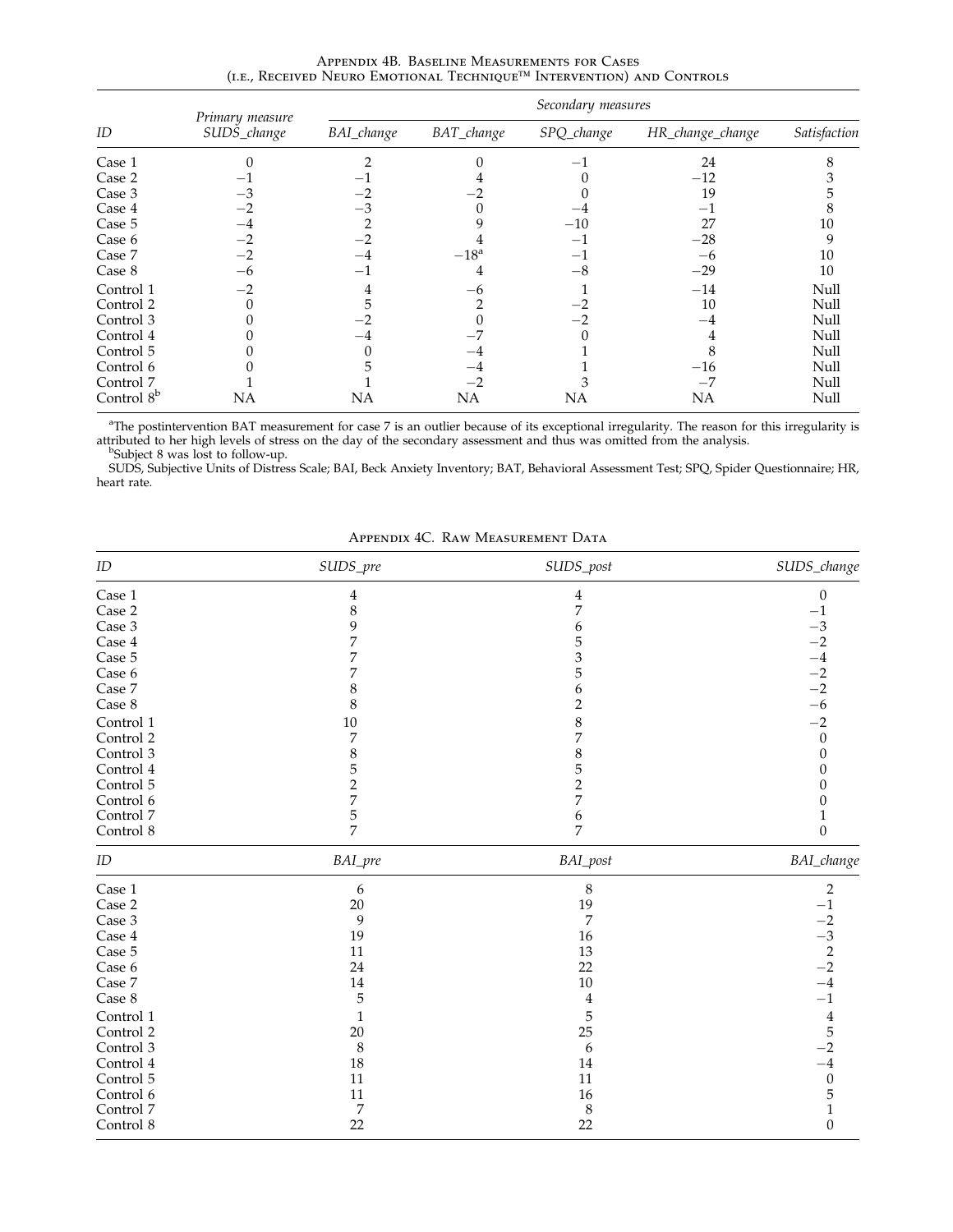| ID        |         |           | BAT_pre       |          | BAT_post      |                | BAT_change                                   |
|-----------|---------|-----------|---------------|----------|---------------|----------------|----------------------------------------------|
| Case 1    |         |           | 22            |          | 22            |                | 0                                            |
| Case 2    |         |           | 12            |          | 16            |                | $\overline{\mathbf{4}}$                      |
| Case 3    |         |           | 12            |          | 10            |                | $-2$                                         |
| Case 4    |         |           | 20            |          | 20            |                | $\boldsymbol{0}$                             |
| Case 5    |         |           | 11            |          | 20            |                | $\frac{9}{4}$                                |
| Case 6    |         |           | $\,8\,$       |          | 12            |                |                                              |
| Case 7    |         |           | 21            |          | $\mathfrak z$ |                | $-18$                                        |
| Case 8    |         |           | $10\,$        |          | $14\,$        |                | $\bf 4$                                      |
| Control 1 |         |           | 18            |          | 12            |                | $-6$                                         |
| Control 2 |         |           | 18            |          | 20            |                |                                              |
| Control 3 |         |           | 6             |          | 6             |                | $\begin{smallmatrix} 2\\0 \end{smallmatrix}$ |
| Control 4 |         |           | 21            |          | 14            |                | $-7$                                         |
| Control 5 |         |           | 10            |          | 6             |                | $-4$                                         |
| Control 6 |         |           | $10\,$        |          | 6             |                | $-4\,$                                       |
| Control 7 |         |           | 12            |          | 10            |                | $-2$                                         |
| Control 8 |         |           | $20\,$        |          | 20            |                | $\boldsymbol{0}$                             |
| $I\!D$    |         |           | SPQ_pre       |          | SPQ_post      |                | SPQ_change                                   |
| Case 1    |         |           | 7             |          | 6             |                | $-1$                                         |
| Case 2    |         |           | 19            |          | 19            |                | $\boldsymbol{0}$                             |
| Case 3    |         |           | 22            |          | 22            |                | $\boldsymbol{0}$                             |
| Case 4    |         |           | 25            |          | 21            |                | $-4$                                         |
| Case 5    |         |           | 19            |          | 9             |                | $-10$                                        |
| Case 6    |         |           | 21            |          | 20            |                | $-1$                                         |
| Case 7    |         |           | 21            |          | 20            |                | $^{\rm -1}$                                  |
| Case 8    |         |           | 19            |          | 11            |                | $-8$                                         |
| Control 1 |         |           | 12            |          | 13            |                | $\frac{1}{-2}$<br>-2                         |
| Control 2 |         |           | 19            |          | 17            |                |                                              |
| Control 3 |         |           | 20            |          | 18            |                |                                              |
| Control 4 |         |           | 6             |          | 6             |                | $\boldsymbol{0}$                             |
| Control 5 |         |           | 16            |          | 17            |                | $\,1$                                        |
| Control 6 |         |           | $20\,$        |          | 21            |                | $\,1\,$                                      |
| Control 7 |         |           | $10\,$        |          | 13            |                | 3                                            |
| Control 8 |         |           | 25            |          | 25            |                | $\boldsymbol{0}$                             |
| ID        | HRi_pre | HRmax_pre | HR_change_pre | HRi_post | HRmax_post    | HR_change_post | HR_change_change                             |
| Case 1    | 78      | 111       | 33            | 77       | 134           | 57             | 24                                           |
| Case 2    | 82      | 119       | 37            | 88       | 113           | 25             | $-12$                                        |
| Case 3    | 84      | 100       | 16            | 81       | 116           | 35             | 19                                           |
| Case 4    | 81      | 106       | 25            | 86       | 110           | 24             | $-1$                                         |
| Case 5    | 60      | 66        | $\sqrt{6}$    | 47       | 80            | 33             | 27                                           |
| Case 6    | 72      | 124       | 52            | 86       | 110           | 24             | $-28$                                        |
| Case 7    | $72\,$  | 125       | 53            | 77       | 124           | 47             | $-6\,$                                       |
| Case 8    | 82      | 125       | $43\,$        | 83       | 97            | 14             | $-29$                                        |
| Control 1 | 86      | 114       | 28            | 89       | 103           | 14             | $-14\,$                                      |
| Control 2 | 65      | 99        | $34\,$        | 64       | $108\,$       | 44             | $10\,$                                       |
| Control 3 | 65      | 86        | 21            | 68       | 85            | 17             | $-4\,$                                       |
| Control 4 | 66      | 86        | $20\,$        | $84\,$   | 108           | 24             | $\bf 4$                                      |
| Control 5 | 81      | 115       | $34\,$        | $72\,$   | 114           | 42             | $\,$ 8 $\,$                                  |
| Control 6 | 81      | $108\,$   | 27            | $71\,$   | 82            | 11             | $-16$                                        |
| Control 7 | 78      | 104       | 26            | $73\,$   | 92            | 19             | $-\mathbf{7}$                                |
| Control 8 | 82      | 113       | 31            | 82       | 113           | 31             | $\boldsymbol{0}$                             |

Appendix 4C. (CONTINUED)

BAT, Behavioral Assessment Test; SPQ, Spider Questionnaire; HRi, heart rate (Initial).